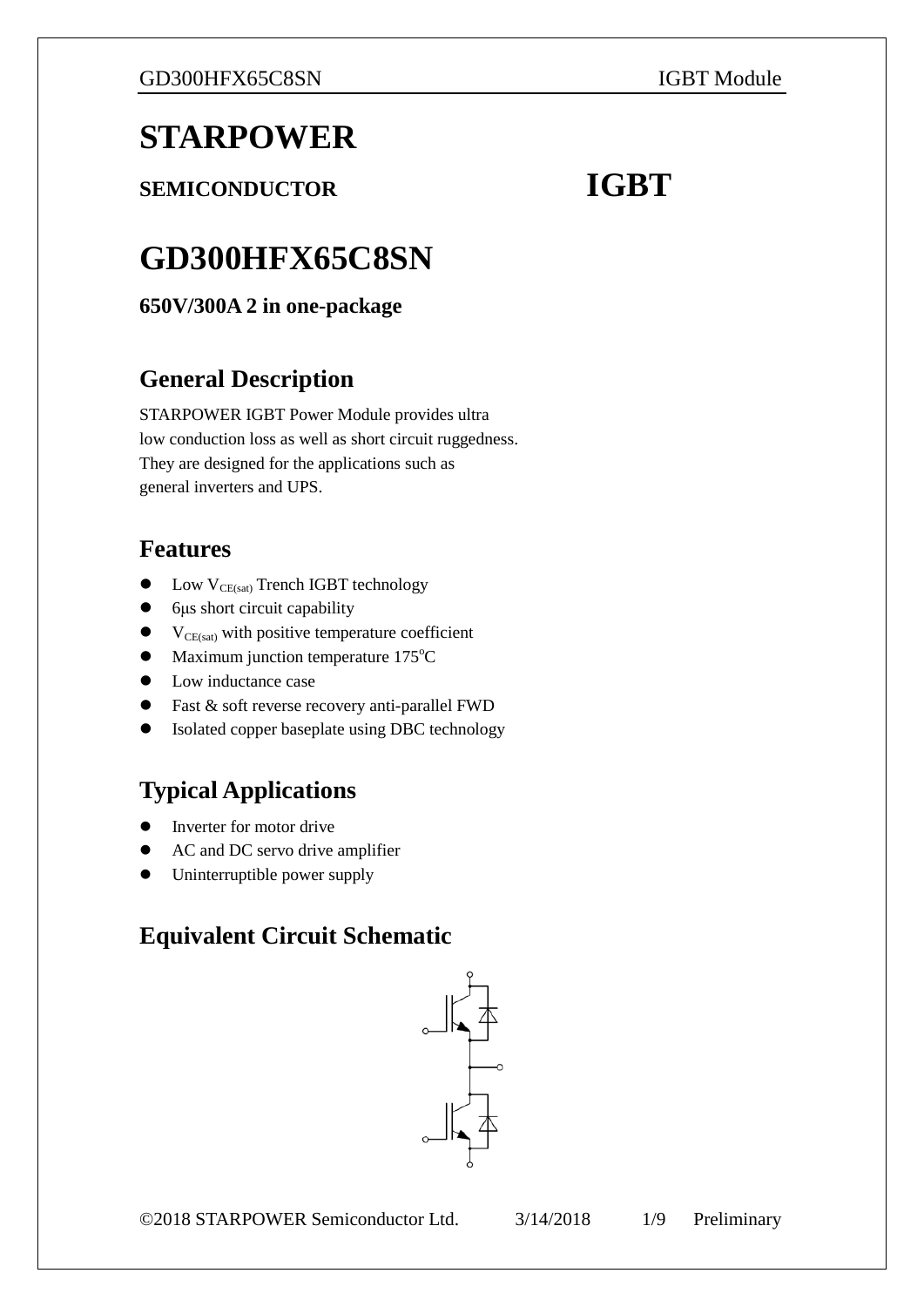#### **Absolute Maximum Ratings** T<sub>C</sub>=25°C unless otherwise noted

### **IGBT**

| <b>Symbol</b>   | <b>Description</b><br>Value                                         |          | Unit |
|-----------------|---------------------------------------------------------------------|----------|------|
| $\rm V_{CES}$   | 650<br>Collector-Emitter Voltage                                    |          |      |
| $\rm V_{GES}^-$ | Gate-Emitter Voltage                                                | $\pm 20$ |      |
|                 | Collector Current @ $T_c = 25^{\circ}C$                             | 343      |      |
| $I_{\rm C}$     | @ $T_c = 55^{\circ}C$                                               | 300      |      |
| $I_{CM}$        | Pulsed Collector Current $t_n = 1$ ms                               | 600      |      |
| $P_D$           | Maximum Power Dissipation $\omega_{\text{T}} = 175^{\circ}\text{C}$ | 819      | W    |

### **Diode**

| <b>Symbol</b> | <b>Description</b>                         | Value | Unit |
|---------------|--------------------------------------------|-------|------|
| $'$ RRM       | Repetitive Peak Reverse Voltage            | 650   |      |
|               | Diode Continuous Forward Current           | 300   |      |
| ⊥FM           | Diode Maximum Forward Current $t_n = 1$ ms | 600   |      |

### **Module**

| <b>Symbol</b>      | <b>Description</b>                    | Value           | Unit     |
|--------------------|---------------------------------------|-----------------|----------|
| imax               | <b>Maximum Junction Temperature</b>   | 175             | $\Omega$ |
| $\mathbf{I}_{jop}$ | <b>Operating Junction Temperature</b> | $-40$ to $+150$ |          |
| $T_{STG}$          | <b>Storage Temperature Range</b>      | $-40$ to $+125$ |          |
| $\rm V_{ISO}$      | Isolation Voltage $RMS,f=50Hz,t=1min$ | 4000            |          |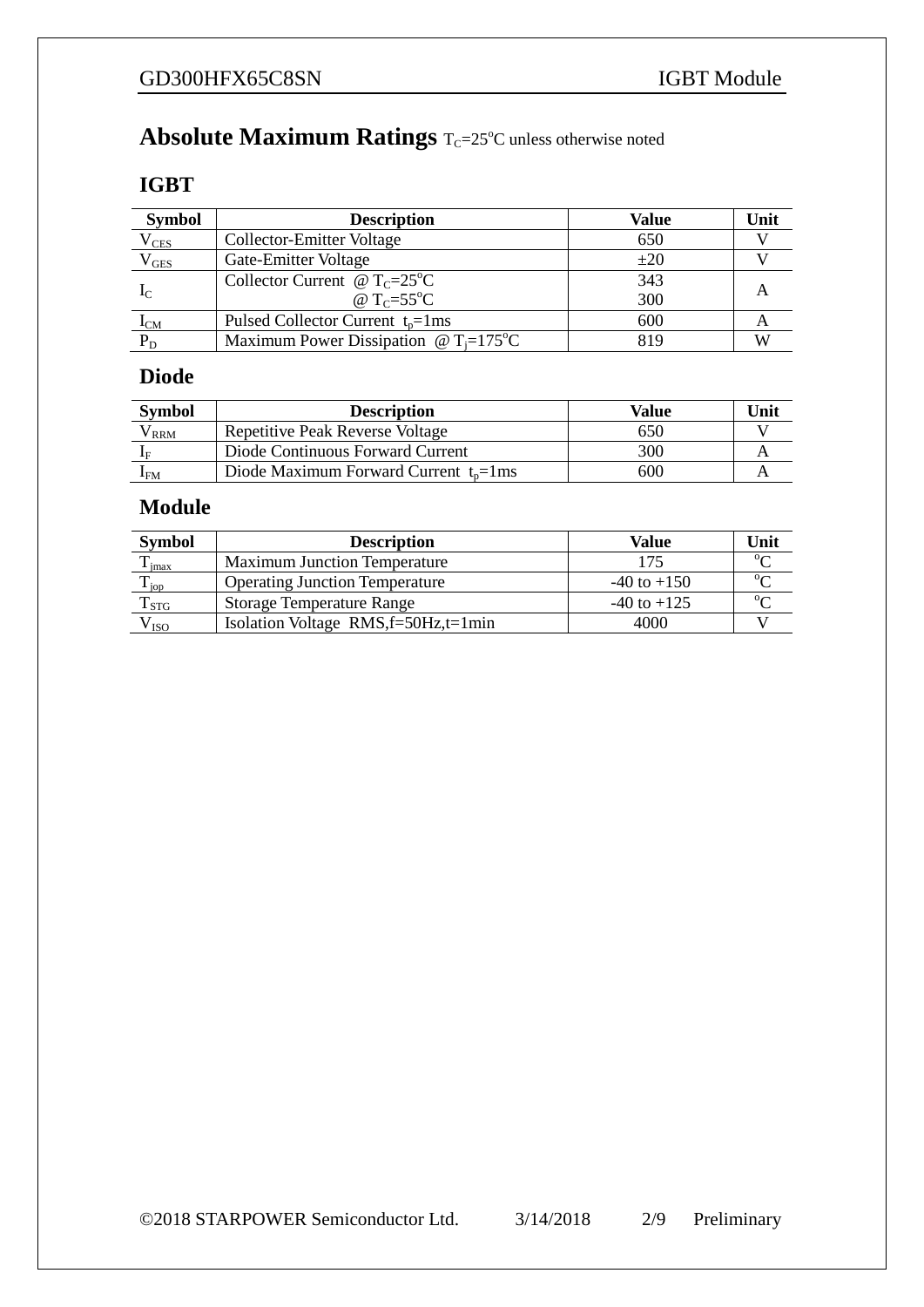| <b>Symbol</b>       | <b>Parameter</b>                | <b>Test Conditions</b>                                             | Min. | Typ.         | Max. | Unit     |
|---------------------|---------------------------------|--------------------------------------------------------------------|------|--------------|------|----------|
| $V_{CE(sat)}$       | <b>Collector</b> to Emitter     | $I_C = 300A, V_{GE} = 15V,$                                        |      | 1.45         | 1.90 | V        |
|                     |                                 | $T_i = 25$ °C                                                      |      |              |      |          |
|                     |                                 | $I_C = 300A$ , $V_{GE} = 15V$ ,                                    |      | 1.60         |      |          |
|                     | <b>Saturation Voltage</b>       | $T_i = 125$ °C                                                     |      |              |      |          |
|                     |                                 | $I_C = 300A$ , $V_{GE} = 15V$ ,                                    |      | 1.70         |      |          |
|                     | <b>Gate-Emitter Threshold</b>   | $T_i = 150$ <sup>o</sup> C<br>$I_C = 4.80$ mA, $V_{CE} = V_{GE}$ , |      |              |      |          |
| $V_{\text{GE(th)}}$ | Voltage                         | $T_i = 25$ °C                                                      | 5.1  | 5.8          | 6.5  | V        |
|                     | Collector Cut-Off               | $V_{CE} = V_{CES}$ , $V_{GE} = 0V$ ,                               |      |              | 1.0  | mA       |
| $I_{CES}$           | Current                         | $T_i = 25$ °C                                                      |      |              |      |          |
| $I_{\text{GES}}$    | Gate-Emitter Leakage            | $V_{GE}=V_{GES}$ , $V_{CE}=0V$ ,                                   |      |              | 400  | nA       |
|                     | Current                         | $T_i = 25$ °C                                                      |      |              |      |          |
| $R_{Gint}$          | <b>Internal Gate Resistance</b> |                                                                    |      | $\mathbf{1}$ |      | $\Omega$ |
| $C_{\text{ies}}$    | <b>Input Capacitance</b>        | $V_{CE}$ =25V,f=1MHz,                                              |      | 34.8         |      | nF       |
| $C_{res}$           | Reverse Transfer<br>Capacitance | $V_{GE}=0V$                                                        |      | 0.69         |      | nF       |
| $Q_{G}$             | Gate Charge                     | $V_{GE} = -15+15V$                                                 |      | 2.08         |      | $\mu$ C  |
| $t_{d(0n)}$         | Turn-On Delay Time              |                                                                    |      | 110          |      | ns       |
| $t_{r}$             | <b>Rise Time</b>                |                                                                    |      | 50           |      | ns       |
| $t_{d(\text{off})}$ | Turn-Off Delay Time             |                                                                    |      | 392          |      | ns       |
| $t_f$               | Fall Time                       | $V_{CC} = 300V$ , I <sub>C</sub> $= 300A$ ,                        |      | 40           |      | ns       |
|                     | Turn-On Switching               | $RG=2.4\Omega$ , $VGE=\pm 15V$ ,                                   |      |              |      |          |
| $E_{on}$            | Loss                            | $T_i = 25$ °C                                                      |      | 1.96         |      | mJ       |
| $E_{\rm off}$       | Turn-Off Switching              |                                                                    |      | 7.87         |      | mJ       |
|                     | Loss                            |                                                                    |      |              |      |          |
| $t_{d(0n)}$         | Turn-On Delay Time              |                                                                    |      | 120          |      | ns       |
| $t_{r}$             | <b>Rise Time</b>                |                                                                    |      | 60           |      | ns       |
| $t_{d(\text{off})}$ | Turn-Off Delay Time             | $V_{CC} = 300V$ , I <sub>C</sub> $= 300A$ ,                        |      | 416          |      | ns       |
| $t_f$               | Fall Time                       | $RG=2.4\Omega$ , $VGE=\pm 15V$ ,                                   |      | 56           |      | ns       |
| $E_{on}$            | Turn-On Switching               | $T_i = 125$ °C                                                     |      | 3.10         |      | mJ       |
|                     | Loss<br>Turn-Off Switching      |                                                                    |      |              |      |          |
| $E_{\rm off}$       | Loss                            |                                                                    |      | 9.60         |      | mJ       |
| $t_{d(0n)}$         | Turn-On Delay Time              |                                                                    |      | 130          |      | ns       |
| $t_{r}$             | <b>Rise Time</b>                |                                                                    |      | 60           |      | ns       |
| $t_{d(\text{off})}$ | Turn-Off Delay Time             |                                                                    |      | 424          |      | ns       |
| $t_f$               | Fall Time                       | $V_{CC} = 300V, I_C = 300A,$                                       |      | 56           |      | ns       |
| $E_{on}$            | Turn-On Switching               | $RG=2.4\Omega$ , $VGE=\pm 15V$ ,<br>$T_i = 150$ <sup>o</sup> C     |      | 3.30         |      | mJ       |
|                     | Loss                            |                                                                    |      |              |      |          |
| $E_{\rm off}$       | Turn-Off Switching<br>Loss      |                                                                    |      | 10.0         |      | mJ       |
|                     |                                 | $t_P \leq 6 \mu s$ , $V_{GE} = 15V$ ,                              |      |              |      |          |
| $I_{SC}$            | <b>SC</b> Data                  | $T_i = 150^{\circ}C$ , $V_{CC} = 360V$ ,                           |      | 1500         |      | A        |
|                     |                                 | $V_{\text{CEM}}$ 50V                                               |      |              |      |          |

#### **IGBT Characteristics** T<sub>C</sub>=25°C unless otherwise noted

©2018 STARPOWER Semiconductor Ltd. 3/14/2018 3/9 Preliminary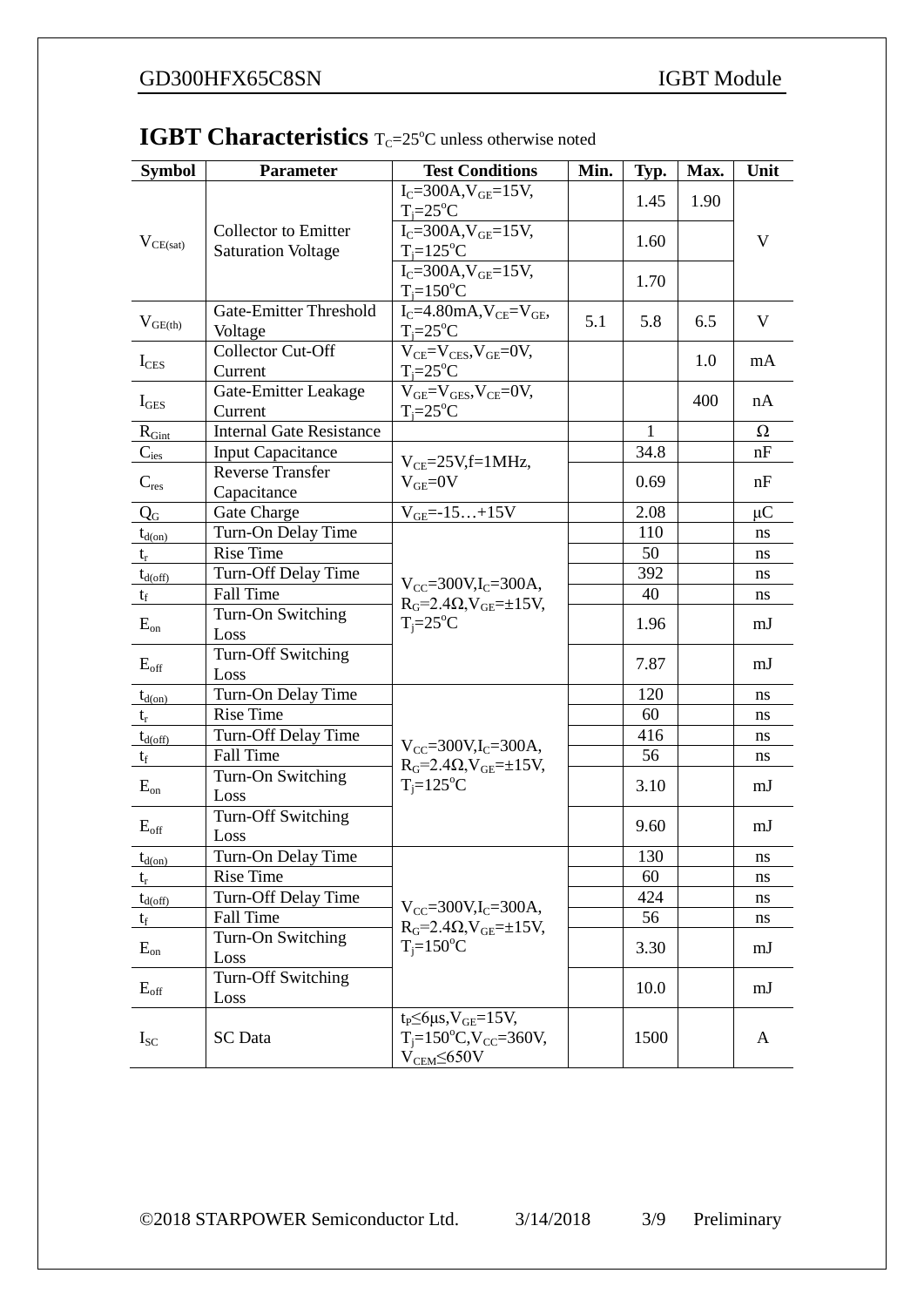| <b>Symbol</b> | <b>Parameter</b>                        | <b>Test Conditions</b>                                                                                          | Min. | Typ. | Max. | Unit    |
|---------------|-----------------------------------------|-----------------------------------------------------------------------------------------------------------------|------|------|------|---------|
| $V_F$         | Diode Forward<br>Voltage                | $I_F = 300A$ , $V_{GE} = 0V$ , $T_i = 25^{\circ}C$                                                              |      | 1.55 | 2.00 | V       |
|               |                                         | $I_F = 300A, V_{GE} = 0V, T_i = 125^{\circ}C$                                                                   |      | 1.50 |      |         |
|               |                                         | $I_F = 300A$ , $V_{GE} = 0V$ , $T_i = 150^{\circ}C$                                                             |      | 1.45 |      |         |
| $Q_r$         | <b>Recovered Charge</b>                 |                                                                                                                 |      | 14.3 |      | $\mu$ C |
| $I_{RM}$      | Peak Reverse<br><b>Recovery Current</b> | $V_R = 300V$ , I <sub>F</sub> $= 300A$ ,<br>$-di/dt = 7150A/\mu s, V_{GE} = -15V$<br>$T_i = 25$ °C              |      | 209  |      | A       |
| $E_{rec}$     | <b>Reverse Recovery</b><br>Energy       |                                                                                                                 |      | 3.74 |      | mJ      |
| $Q_r$         | <b>Recovered Charge</b>                 | $V_R = 300V$ , I <sub>F</sub> $= 300A$ ,<br>$-di/dt = 7150A/\mu s, V_{GE} = -15V$<br>$T_i = 125$ °C             |      | 26.4 |      | $\mu$ C |
| $I_{RM}$      | Peak Reverse<br><b>Recovery Current</b> |                                                                                                                 |      | 259  |      | A       |
| $E_{rec}$     | <b>Reverse Recovery</b><br>Energy       |                                                                                                                 |      | 6.82 |      | mJ      |
| $Q_r$         | <b>Recovered Charge</b>                 | $V_R = 300V$ , I <sub>F</sub> $= 300A$ ,<br>$-di/dt = 7150A/\mu s, V_{GE} = -15V$<br>$T_i = 150$ <sup>o</sup> C |      | 30.8 |      | $\mu$ C |
| $I_{RM}$      | Peak Reverse<br><b>Recovery Current</b> |                                                                                                                 |      | 275  |      | A       |
| $E_{rec}$     | <b>Reverse Recovery</b><br>Energy       |                                                                                                                 |      | 7.70 |      | mJ      |

#### **Diode Characteristics** T<sub>C</sub>=25°C unless otherwise noted

#### **Module Characteristics** T<sub>C</sub>=25°C unless otherwise noted

| <b>Symbol</b> | <b>Parameter</b>                         | Min. | Typ.       | Max.       | Unit      |
|---------------|------------------------------------------|------|------------|------------|-----------|
| $L_{CE}$      | <b>Stray Inductance</b>                  |      |            | 22         | nH        |
| $R_{CC'+EE'}$ | Module Lead Resistance, Terminal to Chip |      | 0.65       |            | $m\Omega$ |
|               | Junction-to-Case (per IGBT)              |      |            | 0.183      | K/W       |
| $R_{thJC}$    | Junction-to-Case (per Diode)             |      |            | 0.297      |           |
| $R_{thCH}$    | Case-to-Heatsink (per IGBT)              |      | 0.149      |            |           |
|               | Case-to-Heatsink (per Diode)             |      | 0.241      |            | K/W       |
|               | Case-to-Heatsink (per Module)            |      | 0.046      |            |           |
| M             | Terminal Connection Torque, Screw M5     | 2.5  |            | 3.5<br>N.m |           |
|               | Mounting Torque, Screw M5                | 2.5  |            | 3.5        |           |
| G             | Weight of Module                         |      | <b>200</b> |            |           |

©2018 STARPOWER Semiconductor Ltd. 3/14/2018 4/9 Preliminary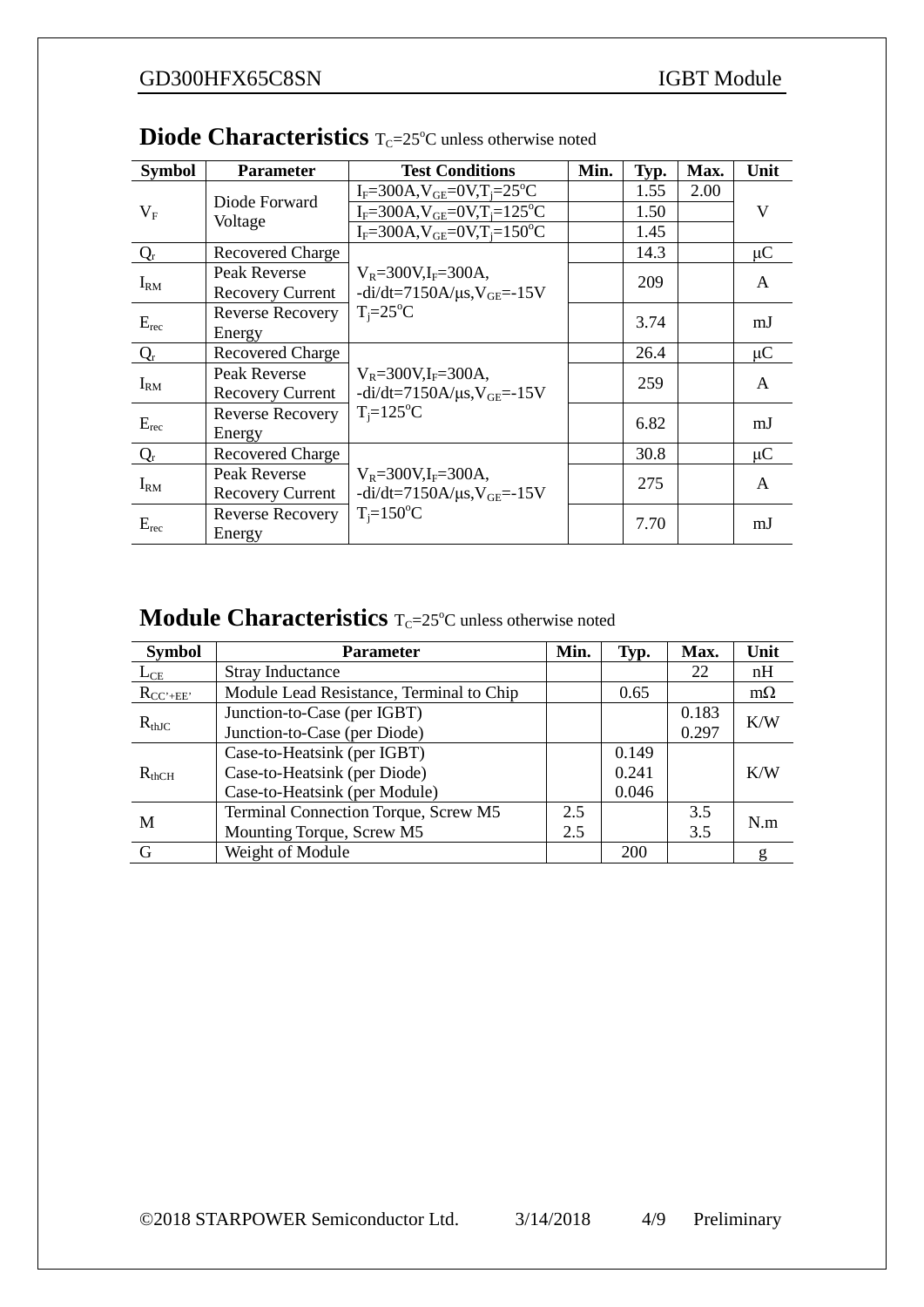

©2018 STARPOWER Semiconductor Ltd. 3/14/2018 5/9 Preliminary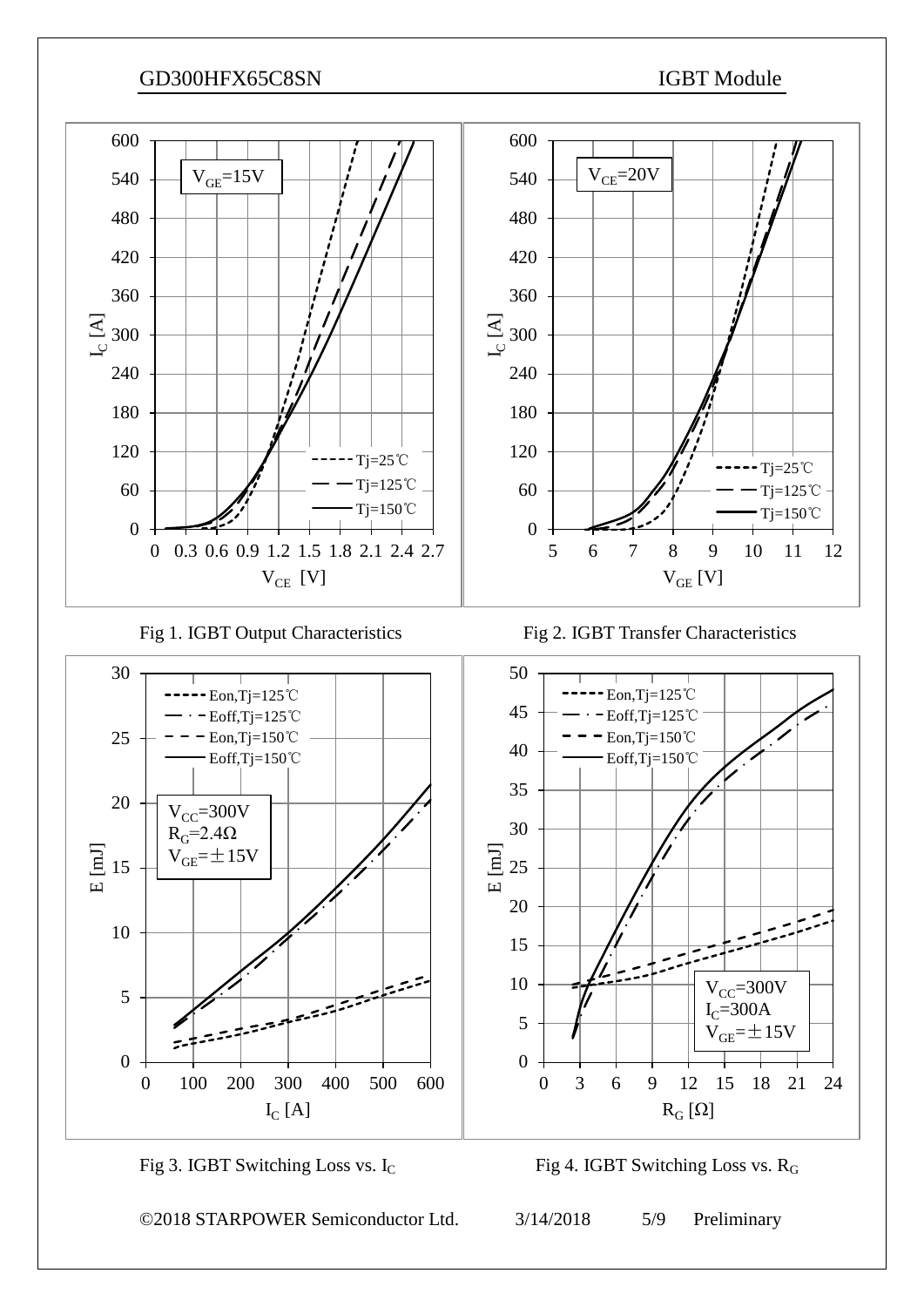



©2018 STARPOWER Semiconductor Ltd. 3/14/2018 6/9 Preliminary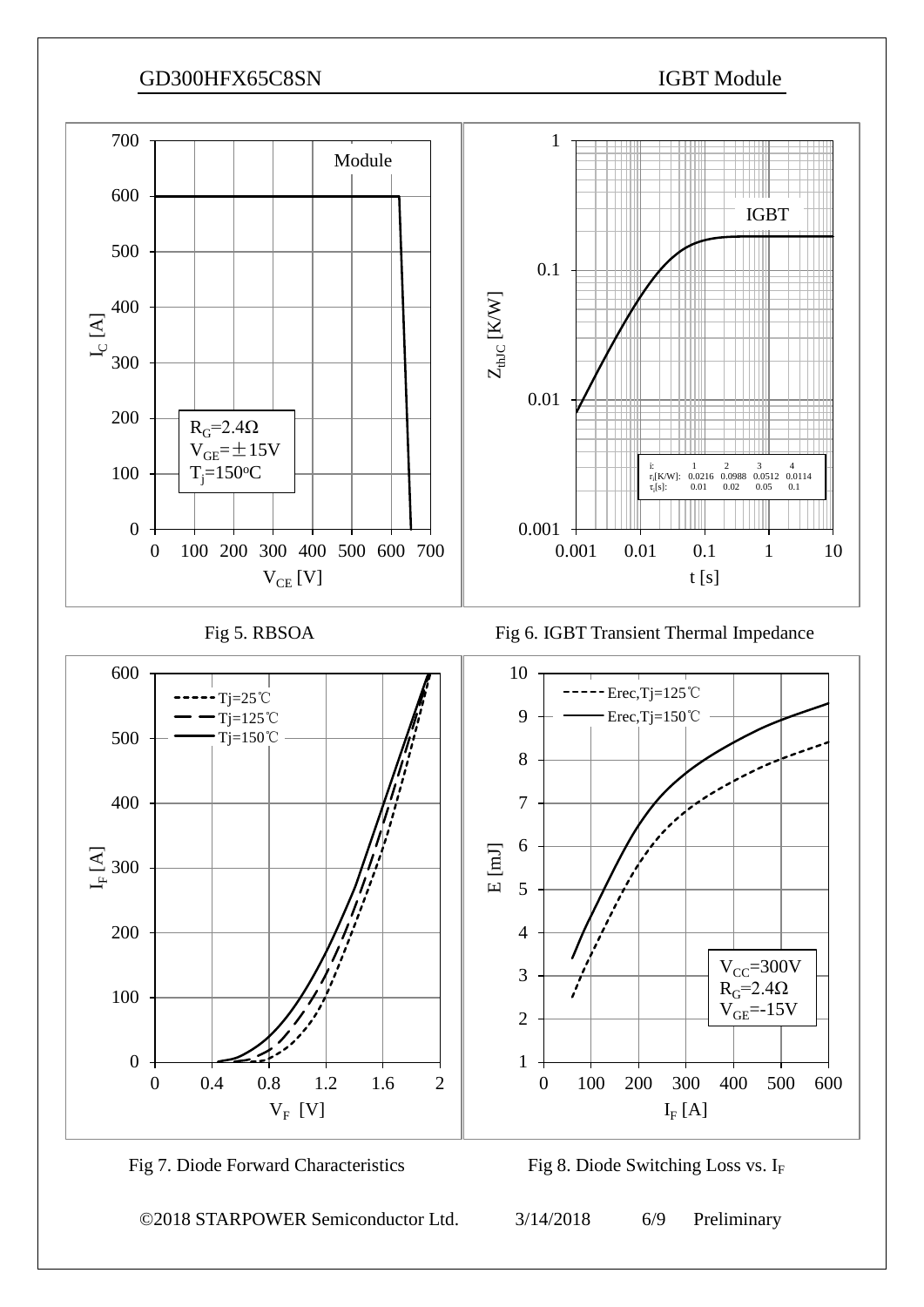

Fig 9. Diode Switching Loss vs. R<sub>G</sub> Fig 10. Diode Transient Thermal Impedance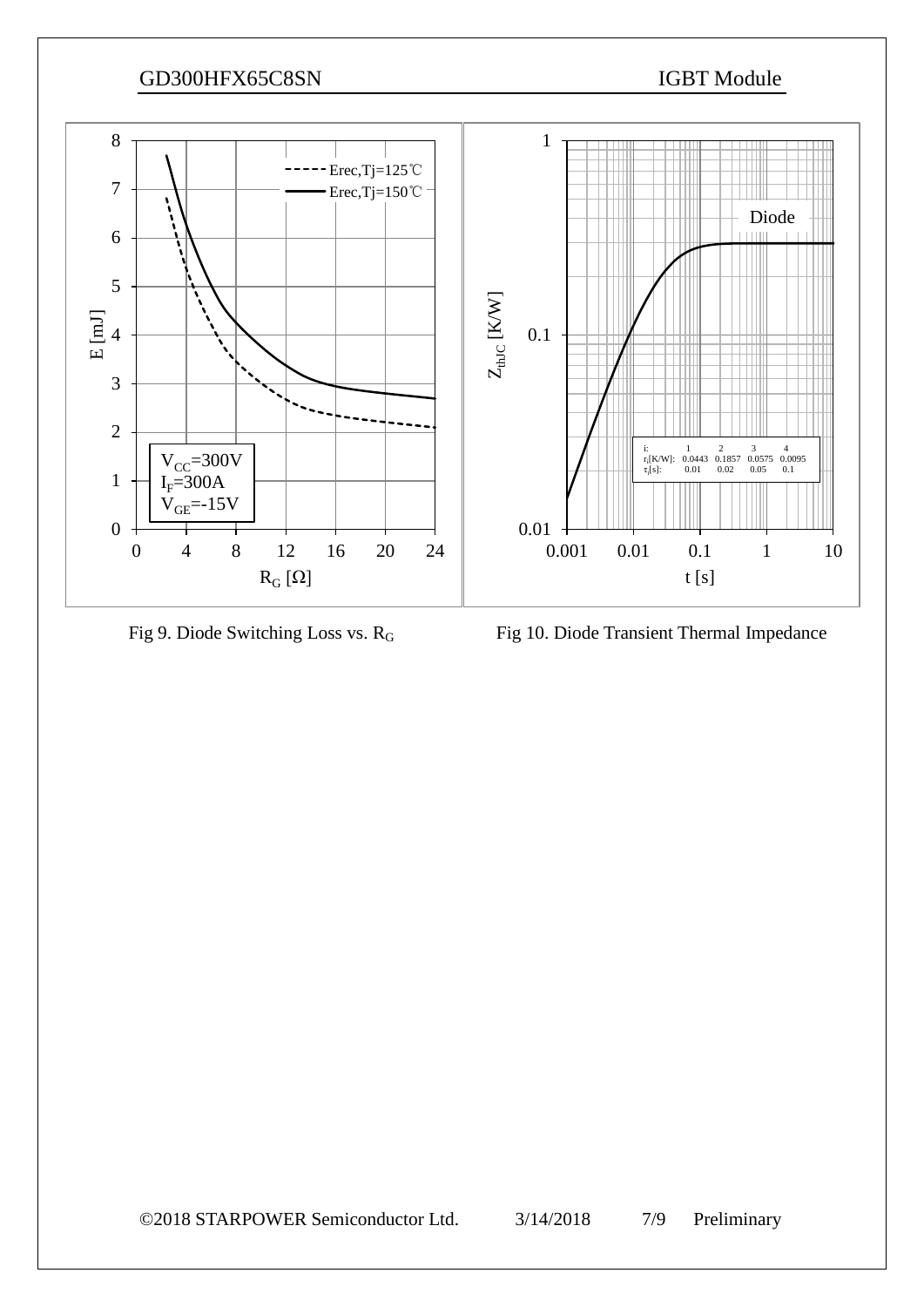## **Circuit Schematic**



# **Package Dimensions**

Dimensions in Millimeters





©2018 STARPOWER Semiconductor Ltd. 3/14/2018 8/9 Preliminary